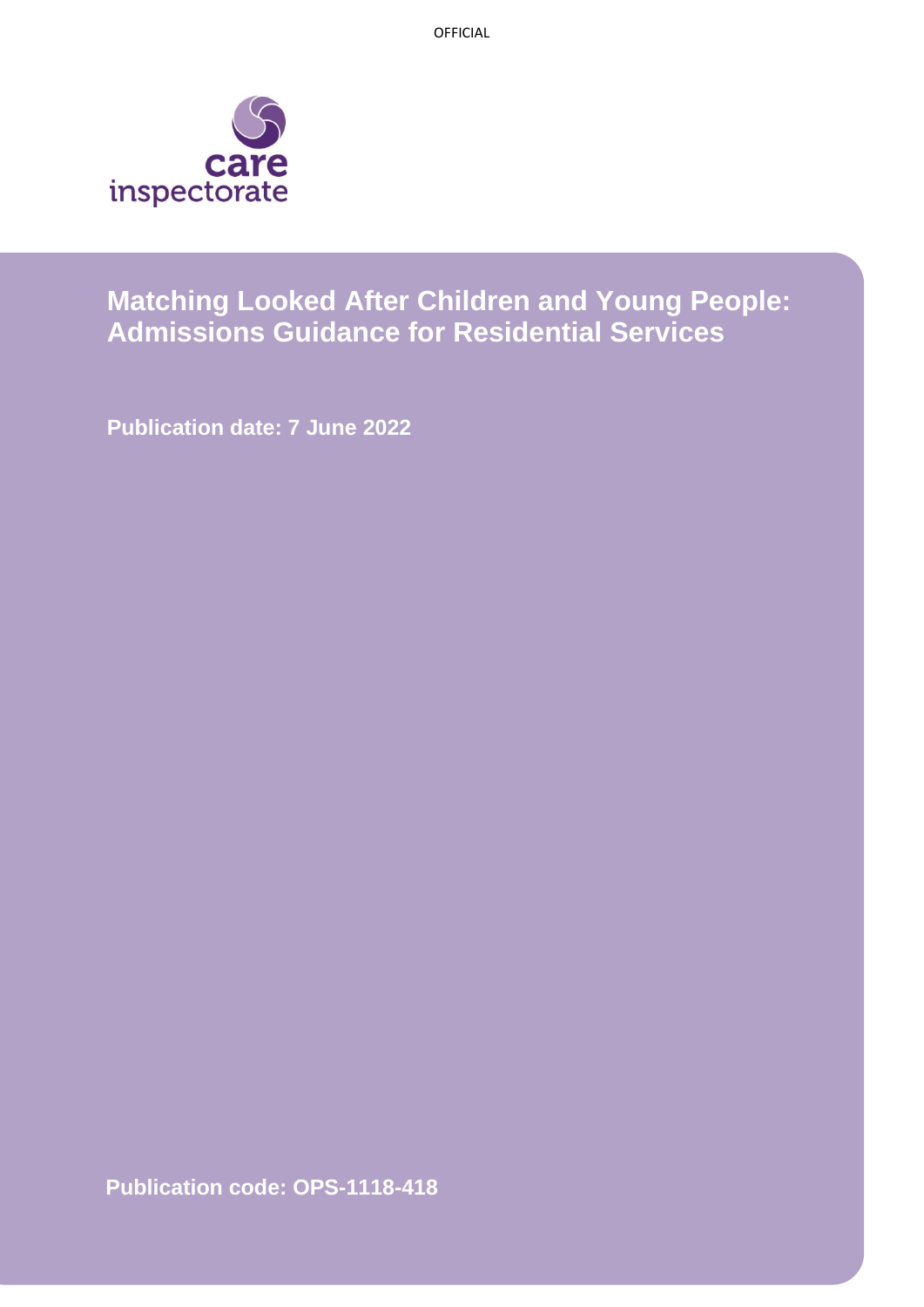## **Matching Looked After Children and Young People: Admissions Guidance for Residential Services**

#### **1. Underpinning legislation and guidance**

As corporate parents we must ensure that children and young people's care experiences are positive, and enable them to thrive. By promoting best practice in admissions and matching, we are aspiring to make residential care a positive choice for all children in Scotland who require it.

The nature and impact of the circumstances that result in children and young people being looked after means their needs are often extremely complex. Young people should be placed in services where they can be assured of receiving the support they need to grow, thrive, achieve their potential, and experience placement stability and a sense of belonging. In order to do this, placing authorities, children's residential services, other professionals, and service providers must work together to share information and make sound decisions about the suitability of potential places for young people to live. In addition, service providers have a responsibility to consider how the introduction of the new young person might impact upon the safety and wellbeing of young people already living in the service.

Under the provisions of the **[Children \(Scotland\) Act 1995](http://www.legislation.gov.uk/ukpga/1995/36/contents)**, 'Looked After Children' are defined as those in the care of their local authority. This guidance refers to children and young people who are looked after away from home, placed in residential services, and those who access short breaks services for overnights. Some children and young people being cared for in residential services in Scotland are placed by local authorities from other parts of the United Kingdom. While legislation in relation to their looked after status is different, the principles, good practice, and provider responsibilities highlighted in this document nevertheless apply.

This guidance sets out the Care Inspectorate's expectations for services to plan for and assess the needs of children and young people before a placement begins, to consider how the needs of individual children and young people will be met. It will support commissioners, planners, purchasers, and providers in offering the best placements for children and young people moving into a new residential setting, and in developing admissions policies and procedures to support positive outcomes for children and young people which comply with legislative requirements and best practice, including the SHANARRI principles of **[Getting it Right for Every Child](http://www.gov.scot/Topics/People/Young-People/gettingitright)** and the **[Health and Social Care Standards](http://www.newcarestandards.scot/)** (see appendix 1). In addition, any consideration of the suitability of placements must consider young people's long term needs, and ensure provision of Continuing Care arrangements as standard practice in line with **[Part 11 of the Children and Young People \(Scotland\) Act 2014](http://www.gov.scot/Publications/2016/11/4644)**.

#### **2. Making positive decisions for and with children and young people**

In order to be in a position to support the best possible decisions about potential placements, service providers should have a clear and realistic view of their current capacity to provide care. A service provider should ensure that the service statement of Aims and Objectives is up to date and that information provided to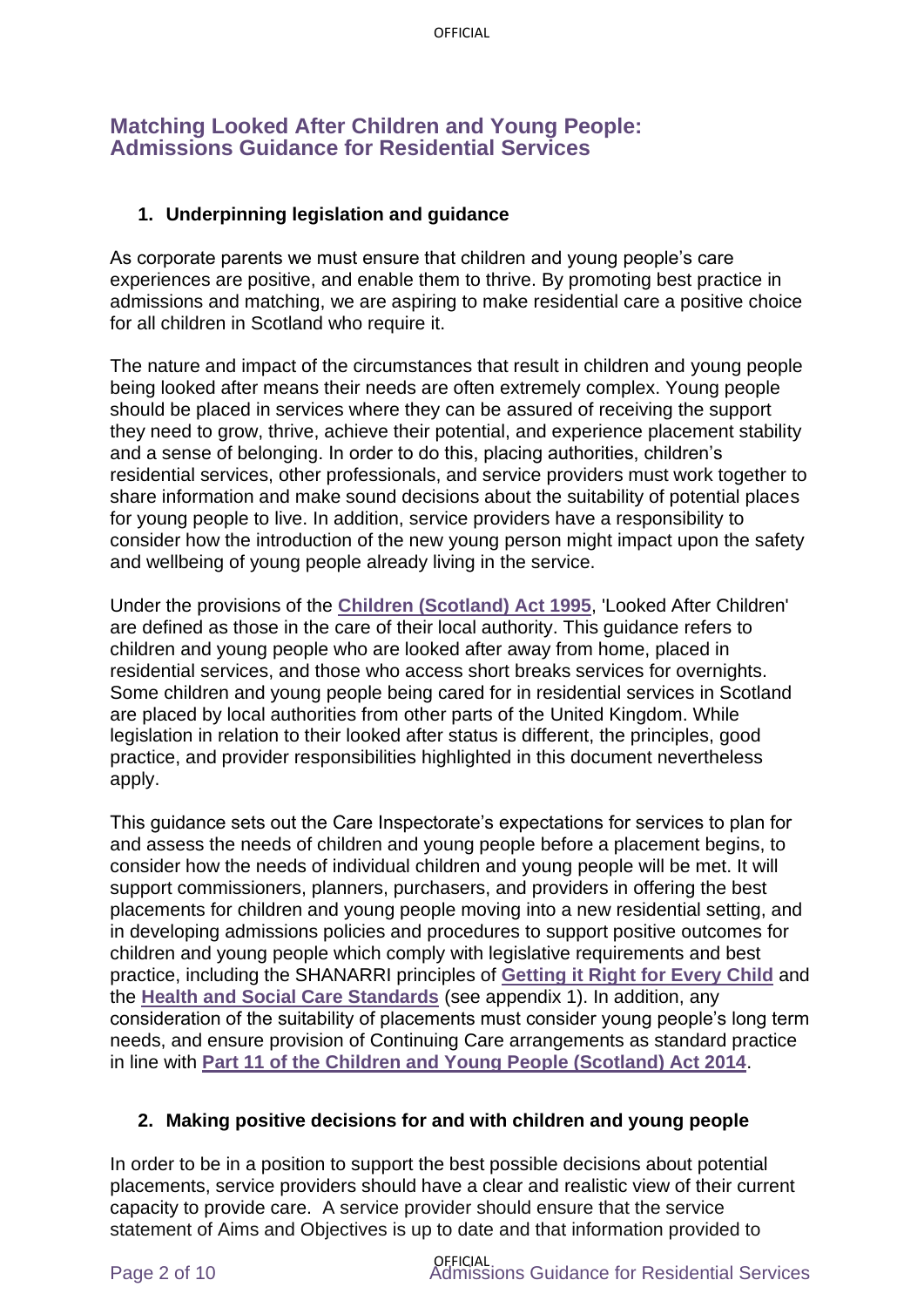prospective service users/placing authorities accurately reflects what the service can offer. It should provide clear information about:

- the ethos of the service, underpinning philosophy, values, theories and approaches;
- the location of the service and any specific risks or benefits associated with this;
- the facilities and provisions offered to support and facilitate contact and relationships with family members and siblings, friends, previous carers and other significant people in children and young people's lives;
- the availability of appropriate educational provision and the proximity of this to the service;
- specialist services, for example, counselling, psychological services, specific therapies, health care, language support, that are provided inhouse and what additional services are available locally either in the public, private or third sector;
- any additional charges for specialist services, the referral process and waiting times for appointments with such services;
- the qualifications, experience and skill-mix of the current staff team, staffing levels and current staff vacancies;
- the arrangements for young people to stay put in Continuing Care arrangements up until the age of 21

#### **3. Considering a new referral – what information should be provided / requested**

When considering the referral of a child or young person for admission to a residential placement, the service provider must carry out its own assessment of whether it can meet the needs of the child or young person, and therefore whether the placement is appropriate. The placing authority must provide certain information, under **[The Looked After Children \(Scotland\)](http://www.legislation.gov.uk/ssi/2009/210/regulation/35/made)  [Regulations \(2009\) Regulation 35](http://www.legislation.gov.uk/ssi/2009/210/regulation/35/made)***.* The following information, whilst not an exhaustive list, must be provided to / requested by service providers, to support with this assessment:

- Age, ethnicity and religion of the child
- Location of the current carers and reason why a new placement is required
- Date and type of placement required
- Details of the placing authority's expectations concerning the new placement
- Name, workplace and contact details of the social worker
- The legal basis for the current work with the child
- Assessment of needs based on the impact of the child/young person's experiences
- A comprehensive chronology of significant events in the child/young person's life up to the present day
- Prevailing circumstances at the time, including the risks if the young person is not placed
- Details of the young person's personal characteristics, strengths, abilities, likes, talents, aspirations, goals, and resilience
- A care plan setting out any presenting needs or difficulties which need to be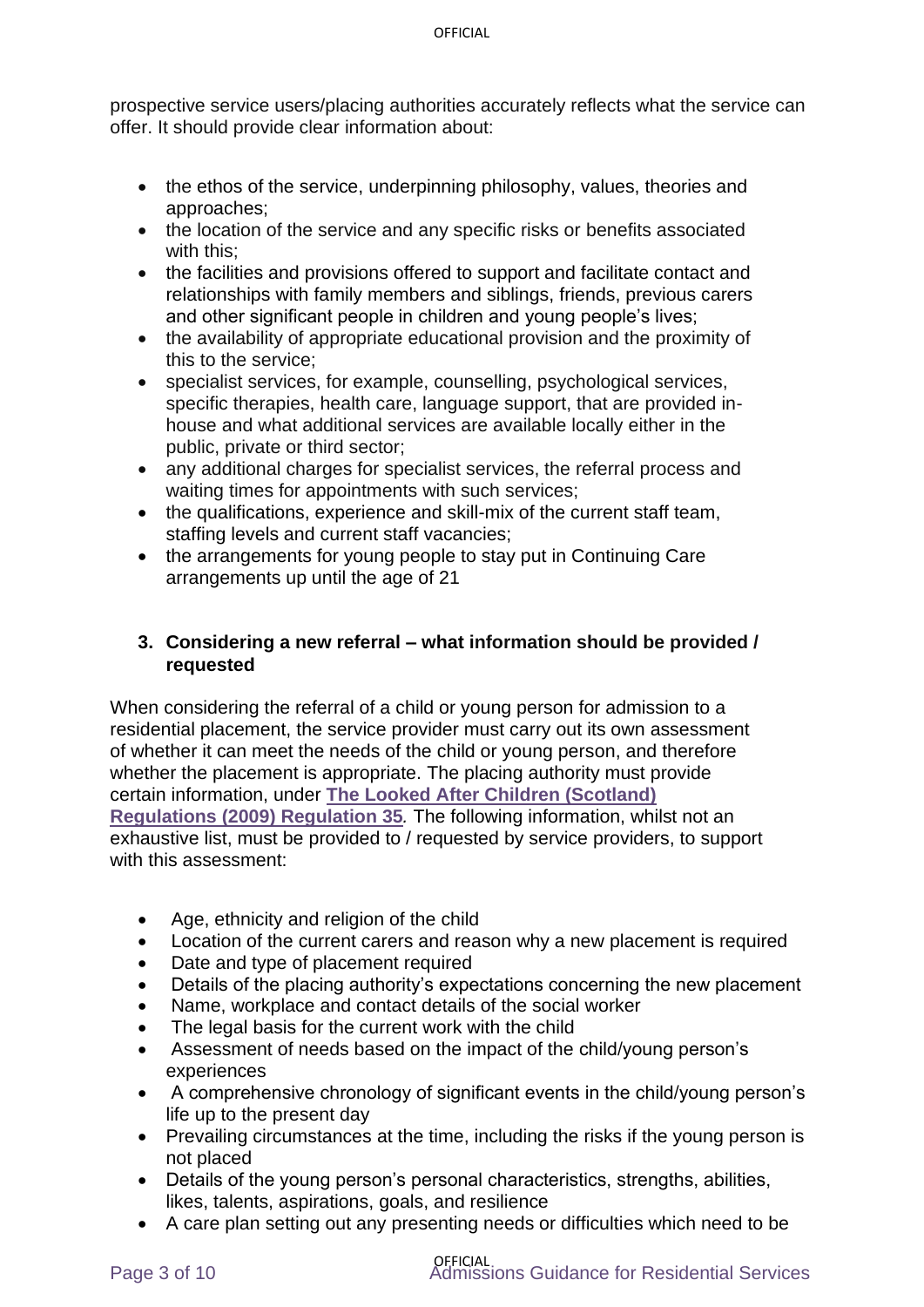addressed by the placement including any matters pertinent to the safety and well-being of the child or young person. This should include a copy of the risk assessment and any previous behaviour management plan

- A plan for any specific health needs, and diagnosis if they have one
- Details of whether the young person can be placed with animals (and any specifics around this)
- A summary of the young person's education to date, and a plan for their future education
- Details of any specific arrangements deemed necessary to maintain the young person's safety and feelings of safety, including details of any concerns about the young person's exposure to child sexual exploitation and up to date risk assessment
- Details of any involvement in offending, outstanding charges, court or panel dates, orders and bail/remand conditions
- History of going missing, or failing to return from free-time or home contact and associated risks
- History of behavioural distress towards others, and whether the young person has needed to be restrained in order to keep them or others safe
- History of sexually harmful behaviours, including predatory sexualised behaviour. Whether they are subject to MAPPA arrangements and what current work is ongoing
- History of self-injurious behaviours or suicidal thoughts/actions
- Details of the services, resources and equipment the child/young person needs in order to meet their health, educational, individual interests, racial, religious/cultural, and linguistic needs
- Identification of important relationships (including connections and relationships from previous care placements), and proposed contact arrangements to facilitate continuity and development of these relationships; practical considerations for young people placed far away from home and how contact, where appropriate, will take place
- Explicit consideration of the anticipated needs of the young person in relation to accommodation post 18

#### **4. Considering a new referral – what service providers should think about**

Providers must ensure their service profile accurately describes the location of care settings, and the skills, knowledge, and experience of the staff team. Services must be suitably equipped to meet the needs of the children for whom they agree to provide placements.

The individuals involved in making placement decisions should ensure that a robust matching process is followed. They should be fully conversant with the needs of the group of young people currently placed in the service, and should take full account of any current staffing or management issues. The service provider should develop a format for recording the matching process and the reasons for decisions which are made. This should include an impact assessment which clearly records the potential risks and benefits for all young people affected by the potential placement. When considering the referral of a child or young person for admission to a residential placement the following information, whilst not an exhaustive list, should be considered by service providers: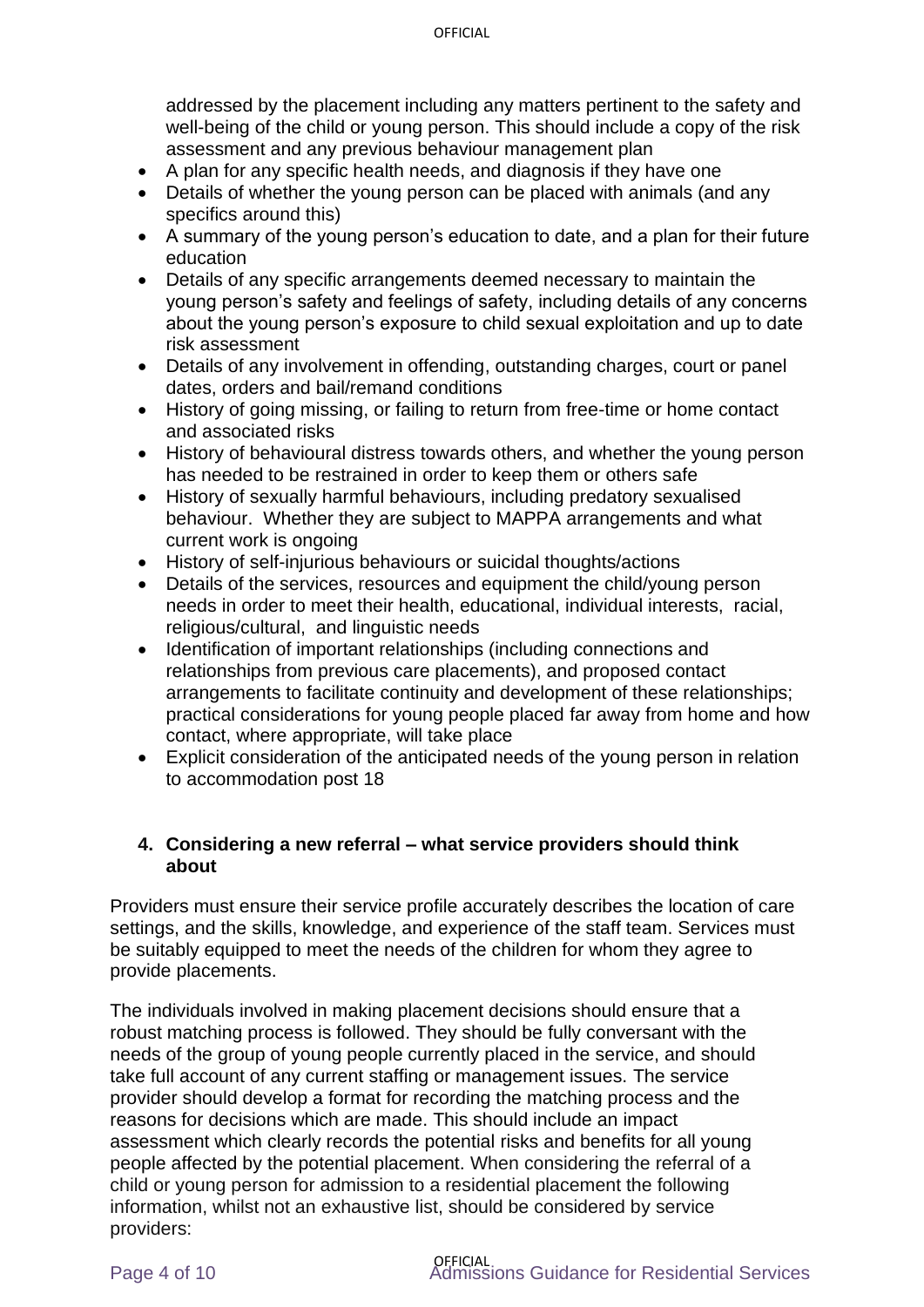- The positives in this potential placement, for both the young person and the existing young people
- What can be offered which will make a difference
- Views of the young person about where they might live
- Proximity and distance from family, friends and people who are important to the young person. Providers should only accept children into placements where the United Nations Convention on the Rights of the Child (UNCRC) guidelines on direct contact with parents, carers, brothers, sisters, and friends can be adhered to. This should be central to upholding children's rights, good placement planning and adhered to throughout a child's placement.
- Availability of resources required by the young person in the locality, for example, education, support to travel, time to travel to and from school, availability of specialist health services, etc.
- Contact and advocacy arrangements from the placing authority, including for young people placed from outside Scotland. Before accepting a distance or cross-border placement, providers should ensure children have a named independent advocate. A consistent advocate should be regularly available to children throughout their care experience (before, during and after).
- Desired outcomes for the young person, and skill mix of staff to help the young person to achieve those outcomes
- Stability and consistency of staff to enable the young person to settle and begin to establish relationships
- Capacity of the service to develop and nurture relationships with the young person; provide love and care; and recognise and respond to any trauma they may have experienced
- Availability of staff numbers and gender mix to meet the needs of the young person and ensure they support the young person appropriately
- Impact of the placement on young people currently living in the service
- Any obvious reasons why a placement should not be made, for example, a young person with risk of sexually harmful behaviour and young people with known vulnerabilities already living in the service

If possible, provider staff should arrange to visit the young person prior to any decision being made. Discussion with the young person and their previous carers will not only assist with the assessment process, but should also support a smoother transition. When supporting the transition, recognition must be given to the fact that the young person is going through a major transition, which is incredibly difficult and often traumatic.

Before accepting placements, providers must satisfy themselves that the transportation of children to and from care placements is child-centred, traumasensitive and adheres to human rights and UNCRC legislation.

#### **5. Considering a new referral – consulting with host authorities**

Prior to accepting the referral of a child or young person for admission to a residential placement, providers must satisfy themselves that placing authorities have consulted host authorities to assess capacity, need and appropriateness of placement (should the young person not originally be resident in the local authority area in which the service is located), and that appropriate contact has taken place with both social work and education authorities. This is a legal requirement for placing authorities. A record of this assessment should be submitted to regulated care homes as part of the referral and matching information.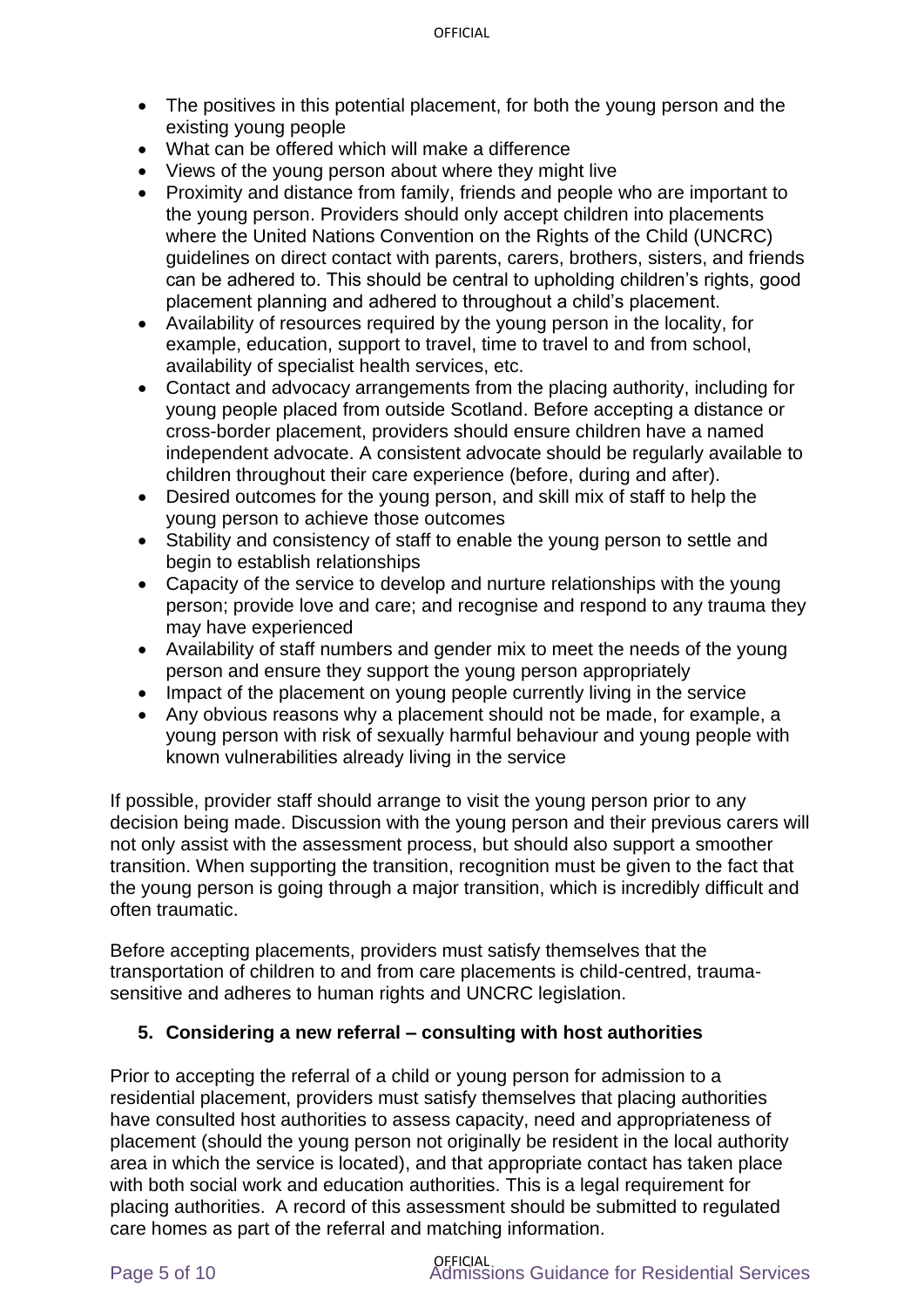The receiving health board must be notified of placement, as they assume corporate parenting responsibility for young people placed into their area, as specified in **[Children and Young People \(Scotland\) Act 2014: Statutory Guidance on Part 9:](https://www.gov.scot/binaries/content/documents/govscot/publications/advice-and-guidance/2015/08/statutory-guidance-part-9-corporate-parenting-children-young-people-scotland/documents/00483676-pdf/00483676-pdf/govscot%3Adocument/00483676.pdf)  [Corporate Parenting, 61](https://www.gov.scot/binaries/content/documents/govscot/publications/advice-and-guidance/2015/08/statutory-guidance-part-9-corporate-parenting-children-young-people-scotland/documents/00483676-pdf/00483676-pdf/govscot%3Adocument/00483676.pdf)**. The host authority should also be notified when young people subsequently leave the service. Where a child has been assessed as needing or benefitting from specialist health services such as CAMHS, the health service in the area authority should be consulted prior to placement. This is also a legal requirement under England's placement regulations. This will enable the responsible authority to establish appropriateness of placement and ability to meet the child's needs. Providers should only accept the placement if evidence of this consultation is provided at matching and referral stage.

Where a referral is made for a child at risk of organised criminal activity such as going missing, patterns or criminal activity, or involvement in county lines or child sexual exploitation, host authorities (through initial consultation and assessment) should provide information regarding local risk and police intelligence. Providers should only accept referrals where evidence of this consultation is provided, and all relevant information shared. Sharing information with services who may be responsible for meeting the child's needs is a legal requirement for placing authorities.

#### **6. Cross border placements**

Where it is necessary to place a child cross border, it should be undertaken on a planned basis only. England's placement regulations state that out of authority placements to Scotland require effective planning, engagement and information sharing with the services likely to be responsible for meeting the child's needs. Cross border emergency placements have led to some very poor outcomes for young people and do not allow for the effective planning across different policy, practice, and legal jurisdictions.

As specified in the provisions of the **[Children Act 1989](http://www.legislation.gov.uk/ukpga/1989/41/schedule/2/paragraph/19)** and other relevant legal provisions:

- A young person subject to a care order from England or Wales may only be placed in residential accommodation out with England or Wales following a judgment that authorises this placement into a Scottish care service.
- Where required by law, the young person must also consent for this to happen but the Court can dispense with consent in certain circumstances, such as where the child cannot consent or withholds consent unreasonably.
- Alternatively, where the law provides that some other person, such as a person with parental rights must consent to the placement, this must also have been provided.

We expect services to always, and only, accept the admission of a young person where the placing authority's decision is legally compliant in the jurisdiction in which the placing authority operates. It is the responsibility of the provider to be clear on the legal status of all young people they are caring for. We therefore expect residential services looking after a young person subject to a care order from England or Wales to have written evidence of the court judgment that authorises a placement out with England or Wales. This should include the young person's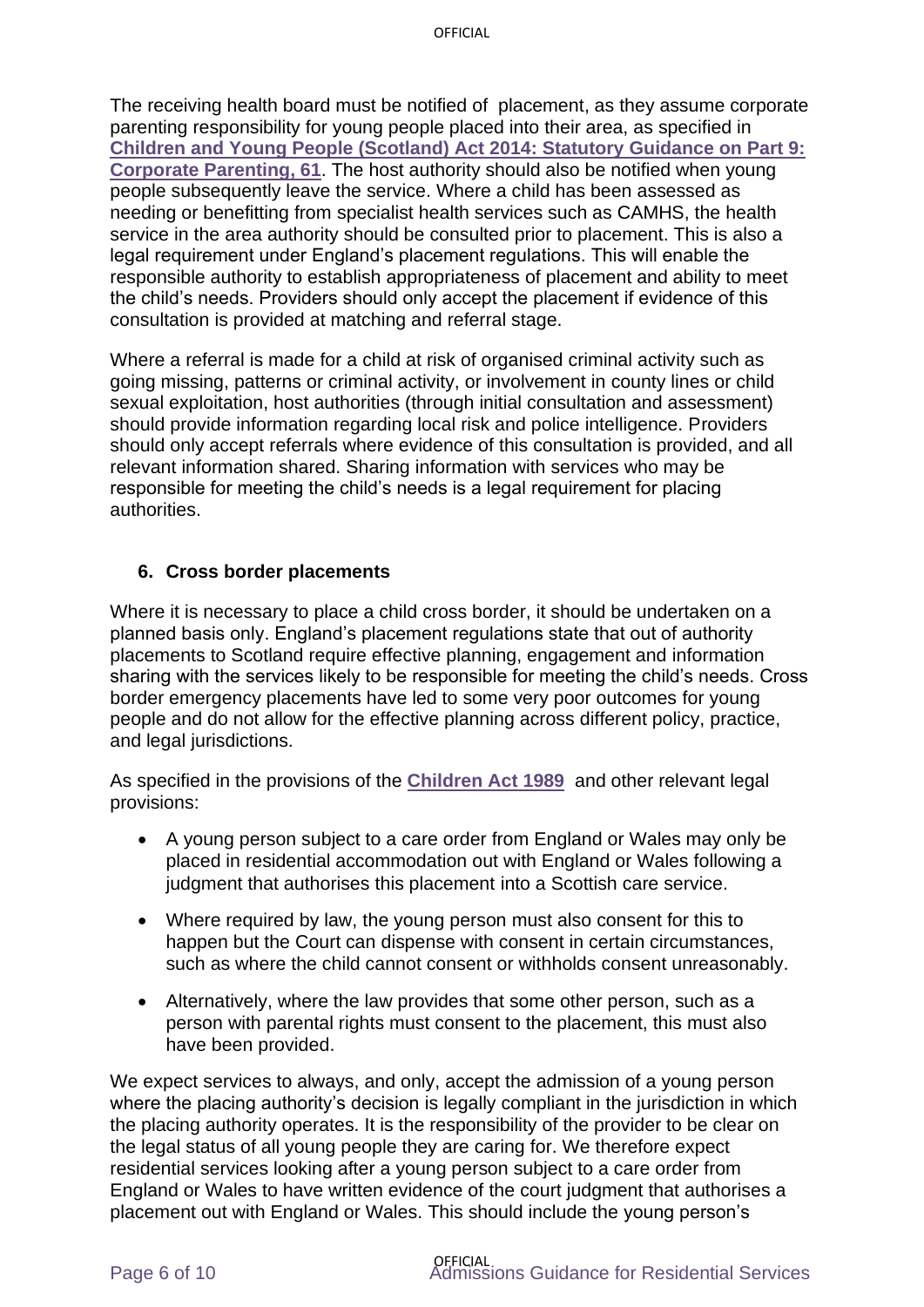consent, any other relevant consent, or a Court judgment dispensing with the need for this consent.

Alternatively, if there is some other legal basis on which the young person has been placed in the care service, we expect services to be able provide written evidence of this also.

Providers of residential childcare services must notify us via our **[eForms system](https://eforms.careinspectorate.com/)** within 48 hours of the young person's admission when they have placed a child or young person from outwith Scotland. The notification should be updated within 48 hours when the young person leaves placement or when circumstances (e.g. the care order young person is placed on) change.

In addition, sections 3 and 4 of this guidance should be given consideration prior to admission, as they should for all young people.

#### **7. Emergency Placements**

An emergency placement is due to an unplanned or unexpected move, that was not foreseen by authorities (**[Guidance on the Looked After Children \(Scotland\)](http://www.gov.scot/Publications/2011/03/10110037/13)  [Regulations 2009 and the Adoption and Children \(Scotland\) Act 2007](http://www.gov.scot/Publications/2011/03/10110037/13)**). In drawing up a statement of aims and objectives, the service provider should consider whether it can provide emergency placements which meet the immediate needs of the young person for safety, security and wellbeing, and at the same time ensure that the needs of the current group of young people continue to be met without undue disruption.<sup>1</sup> Wherever possible and appropriate, siblings should be kept together in emergency situations (**[Staying Together and Connected: Getting it](https://www.gov.scot/publications/staying-together-connected-getting-right-sisters-brothers-national-practice-guidance/documents/)  [Right for Sisters and Brothers National Practice Guidance](https://www.gov.scot/publications/staying-together-connected-getting-right-sisters-brothers-national-practice-guidance/documents/)**).

There will be times when placements available are not an ideal match for young people who require an emergency admission, and in these circumstances, consideration of a suitable placement should be made to a 'best fit' principle. Acknowledgement must be given to the trauma experienced by children and young people subject to emergency placements, and any approach must be sensitive to, and cognisant of this.

Questions which the service provider should consider are:

- Do we have appropriate accommodation to help a young person in crisis feel safe, at the same time promoting their rights, privacy and dignity?
- Does the lay-out of the building enable us to accommodate young people on an emergency basis without disrupting the young people who already live there?
- Do we have the staffing capacity and staff with the right skills, knowledge and experience to meet the needs and safety of the young person being admitted and our existing young people?

Where children and young people are placed on an emergency basis and a chronology and assessment of the child or young person's needs is not available (for example where a place of safety is required, or the young person has only recently

<sup>1</sup> With thanks to the young people from Plenshin Court Residential Children's Unit, who provided their views on disruptive experiences of emergency admissions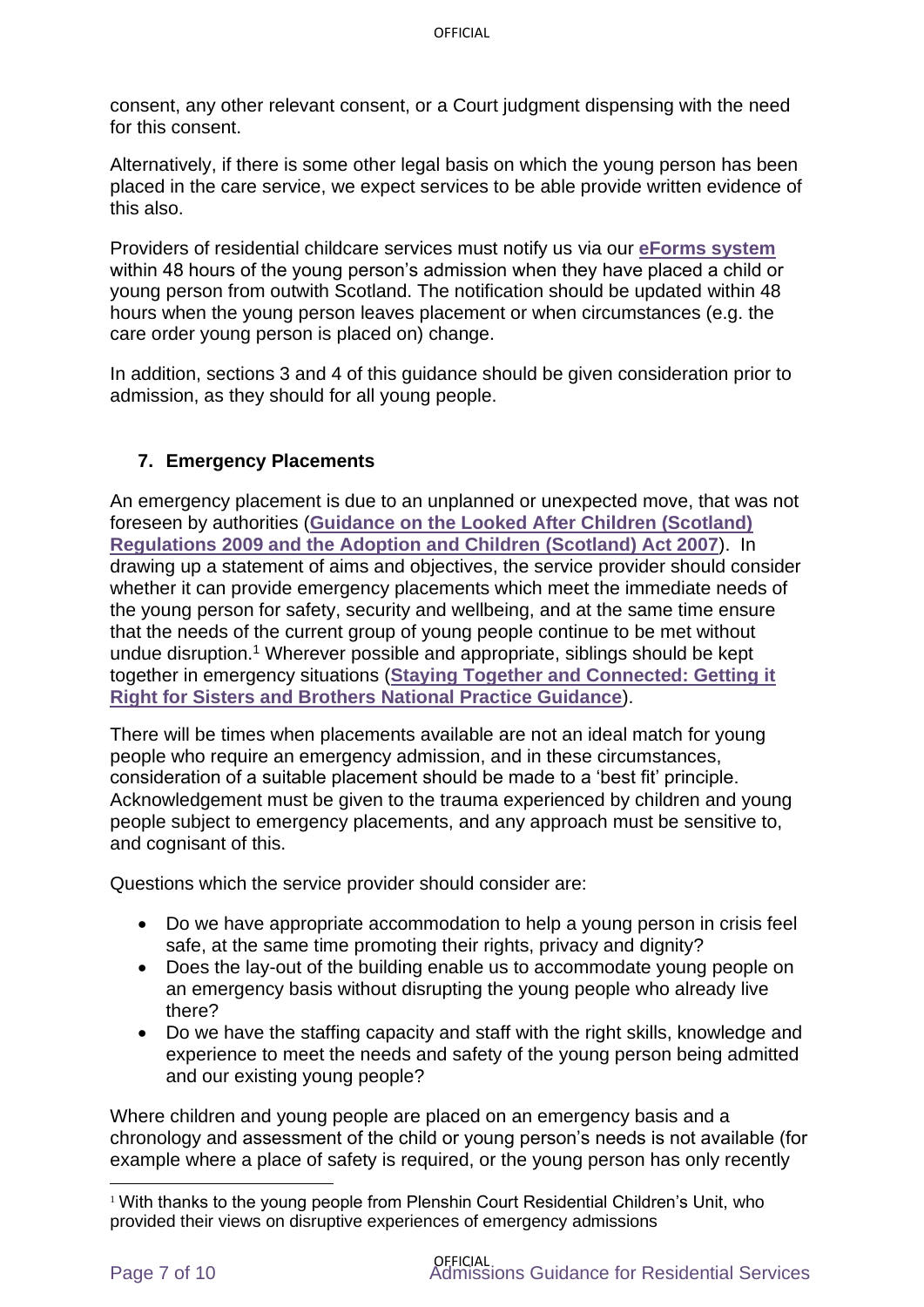come to the attention of services), the service should request that this is provided by the placing local authority as soon as possible. There is an expectation that in the absence of the level of information which would normally be provided, the receiving service and placing authority make every effort to ensure information is shared which allows the child or young person to have their needs for comfort and security met to the best possible extent.

The local authority has a responsibility in terms of **[The Looked After Children](http://www.legislation.gov.uk/ssi/2009/210/regulation/41/made)  [\(Scotland\) Regulations \(2009\) Regulation 41](http://www.legislation.gov.uk/ssi/2009/210/regulation/41/made)**, to ensure that a review takes place within 72 hours to determine whether the placement continues to be in the best interests of the child. The provider should support the legislation by requesting that a date and time for the review is agreed when the placement takes place. Given that this is seen as best practice, the provider should also agree a review date within this timescale for children being placed from outwith Scotland.

Where the emergency admission requires the service to operate out with any of its conditions of registration, the service should notify the Care Inspectorate via an incident notification in the **[eForms system](https://eforms.careinspectorate.com/)** within 24 hours of the admission taking place. Where the young person is being placed outwith their home local authority, providers must ensure the host authority and receiving health board are notified of the placement, as outlined in section 4 above.

If the young person is to remain in placement then all information outlined above in sections 3 and 4 must be provided and considered; attention must be paid to how the service proposes to manage the impact of additional young people or those out with the registered age range. A variation to conditions of registration must be requested through the Care Inspectorate **[digital portal](https://portal.careinspectorate.gov.scot/Account/Register)** as a matter of urgency. The Care Inspectorate must be further informed of the specific plan for young people accommodated on an emergency basis on the same day as the formal 72 hour review. Further specific detail on the emergency relaxation of registered numbers can be found here in our **[Guidance for providers of care homes for children and](https://www.careinspectorate.com/images/documents/6409/Guidance%20on%20Emergency%20Relaxation%20of%20Conditions.pdf)  [young people on the emergency relaxation of conditions of numbers](https://www.careinspectorate.com/images/documents/6409/Guidance%20on%20Emergency%20Relaxation%20of%20Conditions.pdf)**.

Secure accommodation services who require to use their emergency bedroom should also notify the Care Inspectorate via an incident notification in the **[eForms](https://eforms.careinspectorate.com/)  [system](https://eforms.careinspectorate.com/)**. See **[Protocol and procedures for secure accommodation services on](https://www.careinspectorate.com/images/documents/6446/Protocol%20and%20procedures%20for%20secure%20accommodation%20services%20on%20the%20use%20of%20registered%20emergency%20beds.pdf)  [the use of registered emergency beds.](https://www.careinspectorate.com/images/documents/6446/Protocol%20and%20procedures%20for%20secure%20accommodation%20services%20on%20the%20use%20of%20registered%20emergency%20beds.pdf)**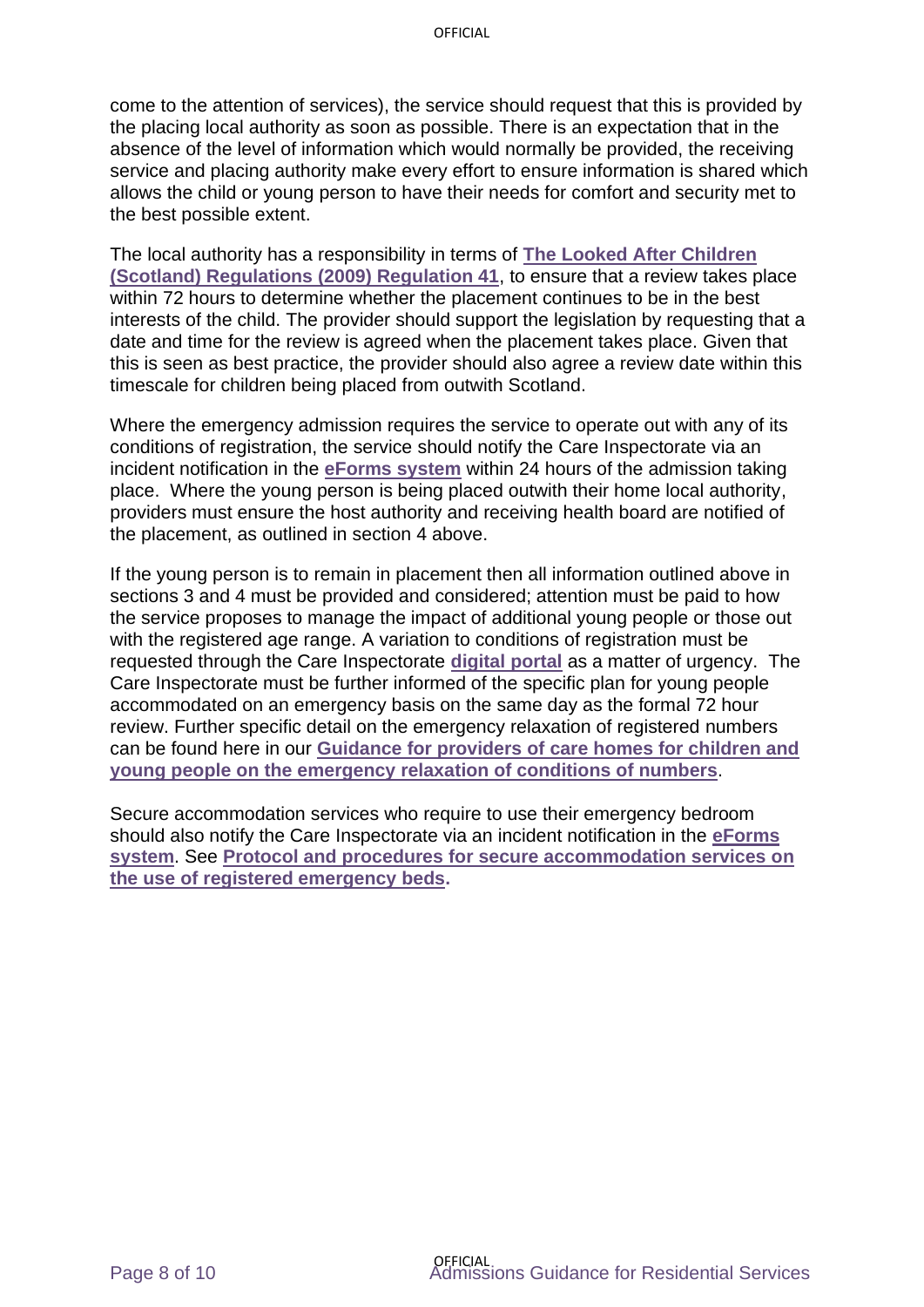#### **Appendix 1 - Health and Social Care Standards directly relevant to admissions**

1.17 I can choose from as wide a range of services and providers as possible, which have been planned, commissioned and procured to meet my needs.

1.18 I have time and any necessary assistance to understand the planned care, support, therapy or intervention I will receive, including any costs, before deciding what is right for me.

2.20 If I need or want to move on and start using another service, I will be fully involved in this decision and properly supported throughout this change.

1.19 My care and support meets my needs and is right for me.

3.4 I am confident that the right people are fully informed about my past, including my health and care experience, and any impact this has on me.

3.15 My needs are met by the right number of people.

4.5 If possible, I can visit services and meet the people who would provide my care and support before deciding if it is right for me.

4.12 I receive proper notice and I am involved in finding an alternative if the service I use plans to close or can no longer meet my needs and wishes

4.13 I have enough time and support to plan any move to a new service.

4.14 My care and support is provided in a planned and safe way, including if there is an emergency or unexpected event.

4.17 If I am supported and cared for by a team or more than one organisation, this is well co-ordinated so that I experience consistency and continuity.

4.18 I benefit from different organisations working together and sharing information about me promptly where appropriate, and I understand how my privacy and confidentiality are respected.

4.27 I experience high quality care and support because people have the necessary information and resources.

5.8 I experience a service as near as possible to people who are important to me and my home area if I want this and if it is safe.